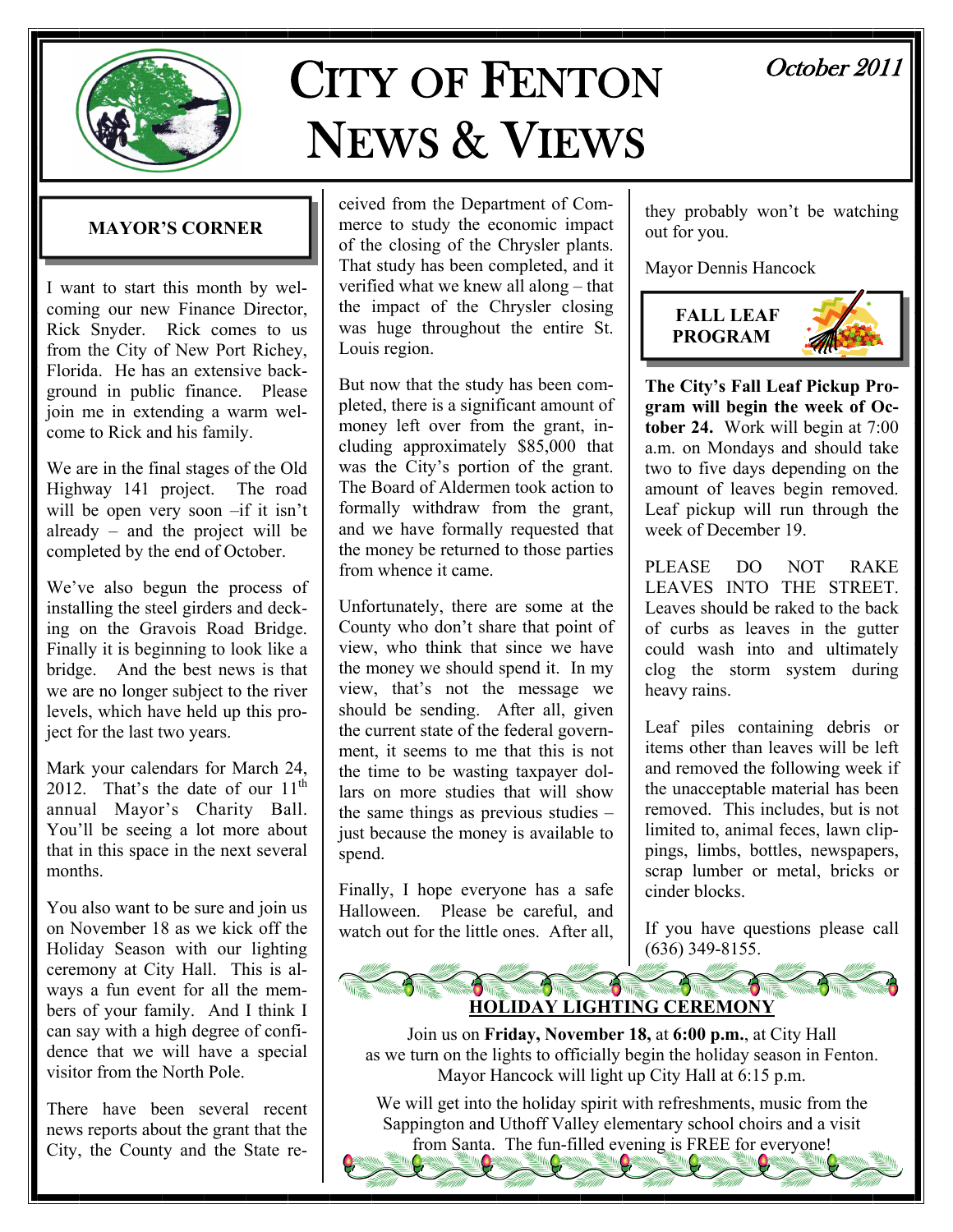## Page 2 **FENTON NEWS & VIEWS** Cotober 2011

## **PLANNING & ZONING COMMISSION PUBLIC HEARING**

On **Tuesday, November 1, 2011**, the Planning & Zoning Commission will hold a Public Hearing at **7:00 p.m.** during their regularly scheduled meeting at City Hall to consider the following:

## **OLD BUSINESS**

- A petition by the City of Fenton to amend sections of the Zoning Code pertaining to allowable building materials in the Olde Towne, Commercial and Business Zoning Districts.
- A petition by the City of Fenton to amend Chapter 485: Sign Regulations of the Zoning Code to provide for Business Directory type signs.

## **SITE PLAN REVIEWS**

- A petition by Fabick Cat for Site Plan Review of a building addition and parking lot expansion at 1 Fabick Drive. The property is zoned "BP-2" Business Park - General Office Centers, Warehousing District.
- A petition for Site Plan Review by StraightUp Solar for the addition of solar panels to the roof of an existing building address at 1051, 1053 and 1055 Cassens Industrial Court. The property is zoned "IP-1" Industrial Park - Light, Medium, Industry, Distribution, Assembly Warehousing **District**

For more information, please contact (636) 349-8110.

## **RESIDENTIAL WATER SERVICE LINE REPAIR PROGRAM**

In November 2000, St. Louis County voters passed a proposition that authorizes a water service line program for County residents. A program fee of \$1.00 per month is collected on residential water bills. This fee pays for the repair or replacement of leaking and/or broken residential water service lines.

The water service line carries water from the main, located near the street, to the inside of the house. It is usually located in the front yard. It may be located in the side or rear yard, and/or it may pass through a neighboring property. It should be at least 42 inches underground.

Water leaks are not always evident however some signs may include:

- Presence of water in the yard or street
- Very low water pressure
- Unexplained unusually high water usage bill.

If you think your water line is leaking, contact Missouri American Water Company. A water company inspector will confirm the leak and will leave a repair notice. Residents who have received a repair notice should contact St. Louis County's Water Service Line Repair Program office at (314) 615-8420 to obtain an application. St. Louis County will solicit bids from participating licensed plumbers and will pay the plumber directly for the repair. To be eligible under the program, the program fee, included on the water bill, must be paid.

This program does have some exclusions. The program will not pay for:

- Repairs necessary as a result of freezing, earthquakes, or other acts of God
- Repairs on the inside of the house
- Water meters
- Landscaping or ornamental structures
- The location or relocation of shut-off valves or stopcocks
- The elective replacement of old or lead lines.

If you have any additional questions about this program contact :

St. Louis County Department of Public Works Water Service Line Repair Program 150 Concord Plaza St. Louis, MO 63128 (314) 615-8420





The following businesses have applied for an occupancy permit and are planning on calling Fenton "home":

*Cato Fashions*  171 Gravois Bluffs Plaza Drive (retail clothing/accessories sales)

> *Taste STL, LLC*  767A Gravois Road (retail deli)

Welcome to Fenton. We are glad you are here!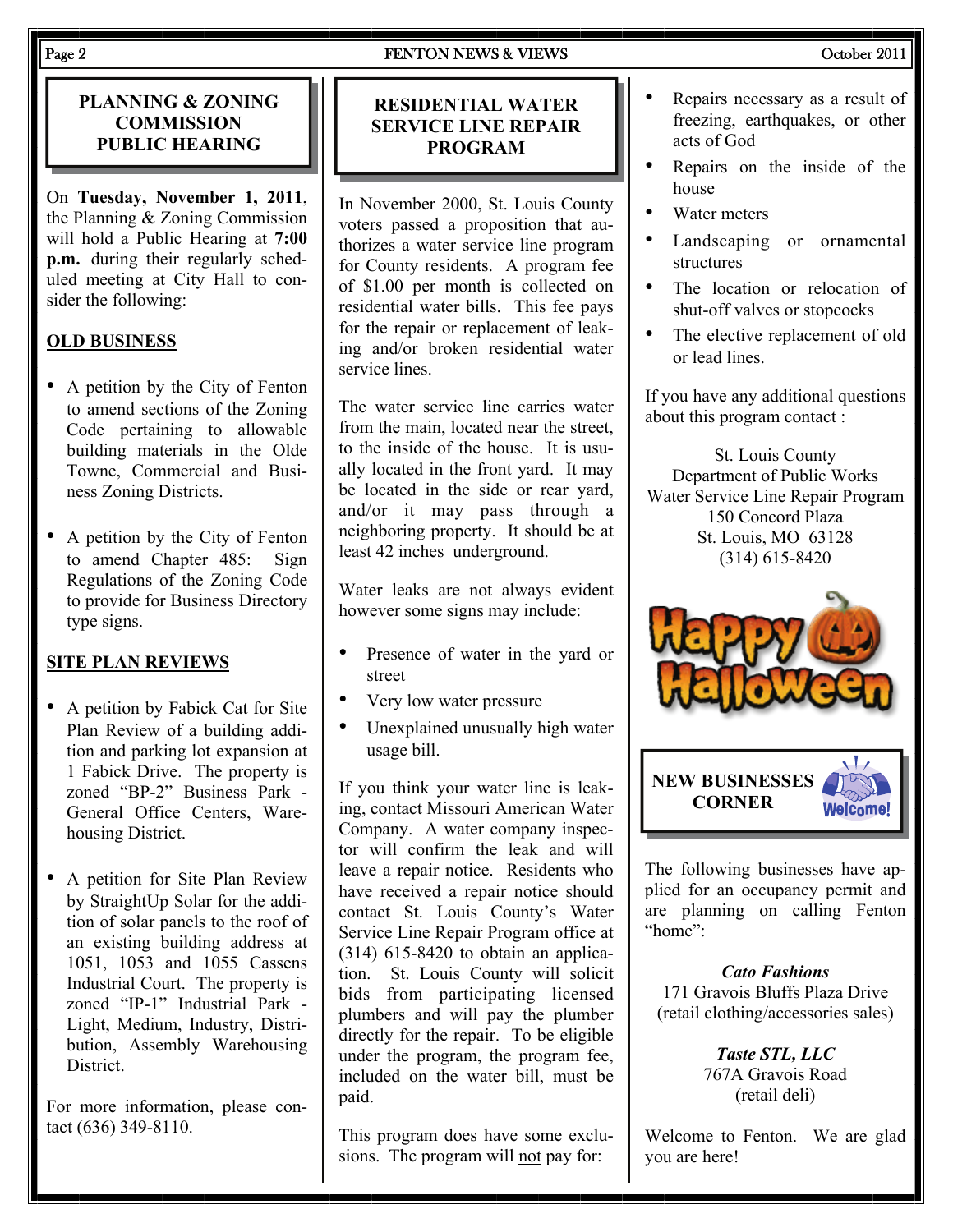## Page 3 **FENTON NEWS & VIEWS** Cotober 2011



## **VOLUNTEERS WANTED!**

Looking for volunteers to form a committee to investigate the needs, options and possible solutions for a possible Dog Park in the City of Fenton. If you are a Fenton resident who is interested in being part of this committee, please send your name, address, and phone number to [parkdirec](mailto:parkdirector@fentonmo.org)[tor@fentonmo.org](mailto:parkdirector@fentonmo.org)

For more information, go to [www.fentondogpark.com](http://www.fentondogpark.com/).



**PARKS & RECREATION HAPPENINGS** 

*For information on these programs, including fees and times, check out a copy of the "Beacon".* 

## **MOMMY & ME TEA PARTY**

Moms and daughters, ages 3 to 11 are invited  $\mathbb{C}$ for a tea party on Sat-

urday, November 12 from 1:00-2:30 p.m.

## **AMERICAN RED CROSS PROFESSIONAL RESCUE**

This class is for the healthcare provider who needs certification in Pro-



fessional Rescue. Class will be held on Saturday, November 19 from 1:00-5:00 p.m.

## **ANNUAL HOLIDAY LIGHTS TOUR**



Adults 55 and up are welcome to join us on December 15 for our trip to Our Lady of the Snows Shrine for a buffet dinner and ride through the wonderful Christmas Light Display and then we will go to Tilles Park and go through The Winter Wonderland Light display before heading back to RiverChase. Registration deadline is November 24.

## **SENIOR LUNCH AND BINGO**

Join us on Wednesday, November 9



at  $10:30$  a.m. to play bingo and enjoy a traditional Thanksgiving dinner with all the fixings.

## **PERSONAL TRAINING PLUS NUTRITION**



This is for people who  $\mathbf{\mathcal{P}}$ want a personal trainer and a nutritionist special-

ist to talk and show them both sides of being healthy. There will be one hour devoted to understanding your nutrition needs and one hour is a personal training workout with a River-Chase personal trainer and Nutrition Specialist.

## **SWIM LESSONS**

Swim lessons are available on Tues-



day or Thursday evenings at 4:20, 4:55 or 5:30 p.m. or on Saturday mornings at 9:30,

10:05 or 10:40 a.m. Next session starts October 25.

## **PRIVATE SWIM LESSONS**

Private swim lessons are available at RiverChase. Times, schedules and instructors can be scheduled to fit your

needs. Regular lesson is \$18.00 plus the daily fee for nonmembers. Regular lesson with "Missie" Nickols is \$30.00.

## **COMPETITIVE STROKE CLINIC**

Looking to improve your stroke technique and racing skills during the off season? This clinic is designed for competitive swimmers



who have been on  $\geq$  a swim team before. Clinic is

taught by Kim Rosenkoetter. Clinics are held Saturday mornings and begin October 29.

## **WATER AEROBICS**



*Water Pilates*—Monday and Friday mornings at 11:00 a.m.

*Aquacise*—Monday, Wednesday and Friday mornings at 9:00 or 10:00 a.m.

*Total Body Workout*—Tuesday and Thursday evenings at 6:00 p.m. or Saturday mornings at 8:30 a.m.

*Joints in Motion*—Tuesday and Thursday mornings at 9:00 a.m.

*Aqua Zumba*—Wednesday evenings at 7:00 p.m. or Sunday mornings at 10:15 a.m.

Next session starts October 31, but you don't have to wait, come join in on the current session today.

## **PLAYTIME IN THE POOL**

On Tuesdays and Thursdays, the indoor leisure pool will be available from 10:00 a.m. to 12:00 p.m.



for parents and tots to play in the water. Children \$4.00-Adults free.

*(Continued on page 4)*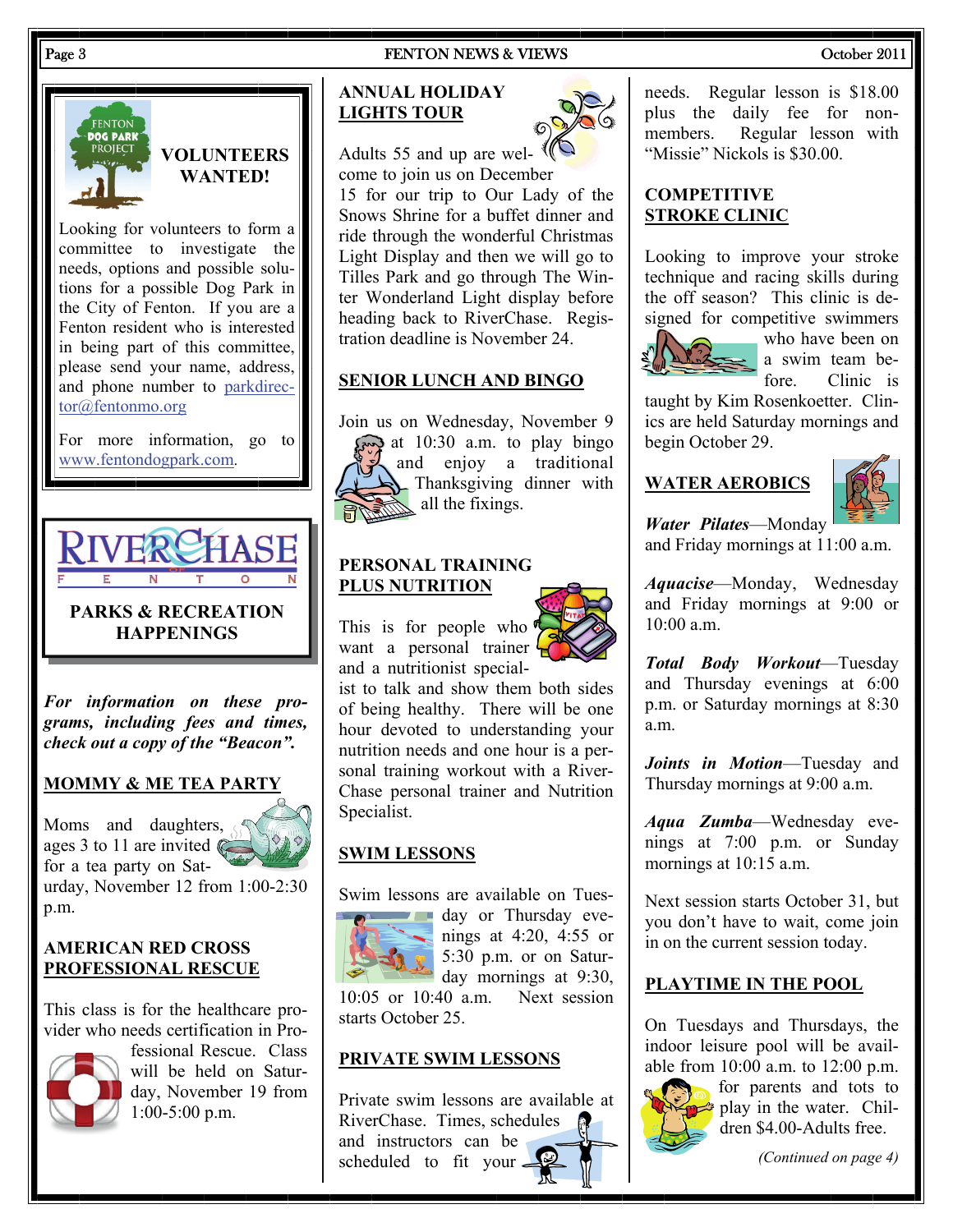## Page 4 **FENTON NEWS & VIEWS** Cotober 2011

**HOME IMPROVEMENT PROGRAM** 

Funding is still available to City of Fenton residents through the Home Improvement Program (HIP) for a variety of home repairs. HIP is a federally funded program that provides technical advice and financial assistance to qualified homeowners.

There are some requirements that must be met and repairs are limited to plumbing, electrical, roofing, airconditioning and heating.

**CALL NOW!** To learn more about the program or to apply, please contact the County's Home Improvement Program directly at (314) 615-4025.

## **ST. LOUIS COUNTY POLICE—FENTON**

## **HALLOWEEN SAFETY CENTER**

The St. Louis County Police Department will be hosting a **Halloween Safety Center** on the evening of October 31. Send those ghosts and goblins by the Safety Center located at Fenton City Hall. Officers will be inspecting the children's costumes for safety, checking the treats, handing out reflective safety strips, glow sticks, and have plenty of goodies. In addition, officers will be concentrating their patrols in the neighborhoods and will be conducting the same inspections as the Safety Center, and will be handing out goodies.

Our goal for your Halloween night is



**PRECINCT UPDATE** 







## to have a **Safe Halloween**. Please use our safety tips to ensure that your children are ready for Halloween.



- **H**ave a flashlight with you so you can be seen more readily.
- **A** Always travel in a group. Best of all, have a parent with you whenever possible.
- **Example 2** Look both ways before crossing the street.
- **Example 1** Look out for vandals and report them to Police.
- **O**nly visit within your neighborhood and only visit people you know.
- **Wear a sensible costume, light** -colored or reflective, so you can be seen.
- **E**arn the respect of your neighbors, respect their rights and property.
- **E**at the goodies you collect only after being inspected by your parents.
- **Never eat or drink anything** from an original wrapper or container that appears to have been previously opened.



Don't forget there is a **Drug Take Back Program** and a **Shred It** day sched-

uled for Saturday, October 29, 2011 from 10:00 a.m.—2:00 p.m., both taking place at Fenton City Hall. There is a \$5.00 contribution to benefit "The Backstoppers" for each bankers box of paper to be shredded.

**Neighborhood Policing Officer (636) 343-2080 P.O. Aaron Dilks-Ext. 1123** 

> **Precinct Phone (636) 349-8120**

*Parks & Recreation Happenings (Continued from page 3)* 

## **PARENT TOT SWIM**

The next session of Parent-Tot Swim begins October 25. This is an interactive swim class between parent and child. For ages six months

to three years. Classes are held on Tuesday and Thursday evenings and Saturday mornings.



## **SCHOOLS OUT OPEN SWIM**

Are you looking for something fun

to do on your days off from school? The indoor pool will open at Noon on the following days; day fees apply without membership.

**November 23 and 25 December 19 thru 23 December 26 thru 30** 

## **TRIAL MEMBERSHIP**

A trial membership at RiverChase for less than a \$1 a day! We're making it easy for you to feel good about yourself. Beginning October 1, sign up during the month of October and receive your 31 day trial membership for only \$30. Some restrictions apply. Hurry! Offer ends October 31.

*For information on all programs (including fees and times), contact RiverChase of Fenton at (636) 343 -0067. You can also check out the Beacon at [www.fentonmo.org](http://www.fentonmo.org/).*





for everyone to have fun and get lots of treats, but most importantly we want everyone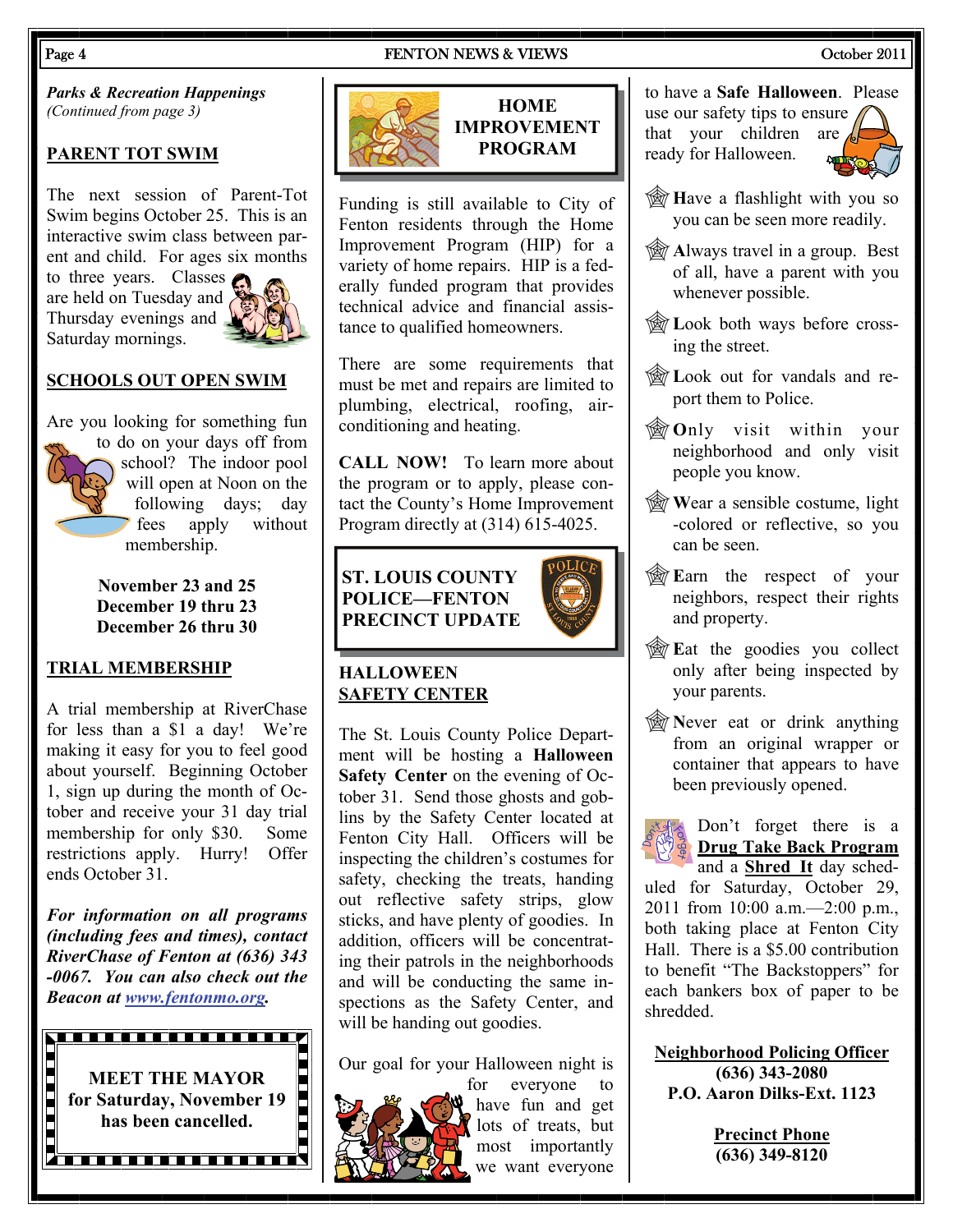## **BOARD OF ALDERMEN MEETING RESCHEDULED**

Due to the Thanksgiving Holiday on Thursday, November 24, the regular Board of Aldermen meeting has been rescheduled.

The November Board Meeting will be held on Tuesday, November 22, 2011 at 7:00 p.m. at  $\approx$  City Hall.

## **MID-EAST AREA AGENCY ON AGING (MEAAA)**

The Mid-East Area Agency, a notfor-profit organization, provides services, programs, information and assistance to older adults living in the counties of St. Louis, Jefferson, Franklin and St. Charles.

**Information and assistance:** If you don't know where to turn for answers on services for seniors and children of older adults, call **(636) 207-1323** or **1 (800) AGE-6060** or check out [www.mid-eastaaa.org](http://www.mid-eastaaa.org).

**Eldercare Locator:** 1 (800) 677- 1116. Toll-free phone referral services with information about community resources for seniors anywhere in the United States. Weekdays, 8:00 a.m. to 7:00 p.m. or online at [www.eldercare.gov](http://www.eldercare.gov).

## \*\*\*\*\*\*\*\*\*\*\*\*\*\*\*\*  $\frac{1}{\sqrt{2}}$  $\frac{1}{\lambda}$ **VETERANS**   $\frac{1}{\lambda}$ **DAY**   $\frac{1}{\sqrt{2}}$ **NOVEMBER 11**

Please remember those men  $\frac{\pi}{\sqrt{x}}$  $\hat{\mathbf{x}}$  and women who are in the  $\hat{\mathbf{x}}$  $\star$  military here and abroad and  $\star$  $\star$  all Veterans who have served  $\star$  $\overrightarrow{A}$  this country, both in times of  $\overrightarrow{A}$ war and peace. \*\*\*\*\*\*\*\*\*\*\*\*\*\*\*\*

## Page 5 September 2011 **FENTON NEWS & VIEWS** September 2011



**CLOCK CHANGE YOUR BATTERY** 

When you change your clock for Daylight Savings Time on Sunday, November 6, don't forget to change the battery in your smoke detector.

**DECISIONS FROM THE SEPTEMBER 1, 8 AND 22 BOARD OF ALDERMEN MEETINGS** 

## *Presentations*



- Board President Alderman Joe Maurath recognized the following employees who achieved five-year milestones: Dave Lipinski, Operations Supervisor - 30 years, Charlie Moyer, Maintenance Worker III - 15 years, Lester Roth, Maintenance Worker II - 15 years, and Nikki Finkbiner, Planner - 5 years.
- Alderman Chris Clauss, President of the Citizens Police Academy Alumni Association, along with Capt. Jeff Bader and Sgt. John Bielefeld, honored P.O. Mark Berry as Officer of the Quarter.

 $\checkmark$  Approved seeking proposals for telephone services.

## *Ordinances*

 $\frac{1}{\sqrt{2}}$ 

☆

*Decisions*

**#3213** Terminates participation by the City of Fenton, Missouri in the Grant Program under EDA Financial Assistance Award Number 05-69-04920.

**#3214** Approves an agreement with St. Louis County, Missouri for Lane Striping and Traffic Markings Services.

**#3215** Approves a Special Use Permit petitioned by AT&T to modify an existing Telecommunication Facility at 2092 Corporate 44 Drive.

**#3216** Approves a Special Use Permit petitioned by AT&T to modify an existing Telecommunication Facility at 1287 Smizer Mill Road.

**#3217** Approves a Special Use Permit petitioned by AT&T to modify an existing Telecommunication Facility at 765 Gravois Road.

**#3218** Approves a Special Use Permit petitioned by AT&T to modify an existing Telecommunication Facility at 208 Main Street.

**#3219** Reaffirms the gross receipts tax to be imposed upon electric corporations conducting business within the City and matters related thereto.

**Bill 11-51** Approves a Cooperation Agreement with St. Louis County Missouri for the Residential Energy Efficiency Loan Program. *Bill Failed.* 

## *Resolutions*

**R11-05** States intent to seek funding through the Municipal Parks Grant Program for 311 Center Street and 104 Gravois Road and authorizes the Mayor to sign and execute necessary documents and agreements.

## *Pending Legislation*



*Final consideration of the following bill will be at the October 27, 2011 Board of Aldermen Meeting.* 

**Bill 11-49** Calls for a General Election to be held April 3, 2012 in the City of Fenton, St. Louis County, Missouri with candidate filing open December 13, 2011. *Two Readings.*